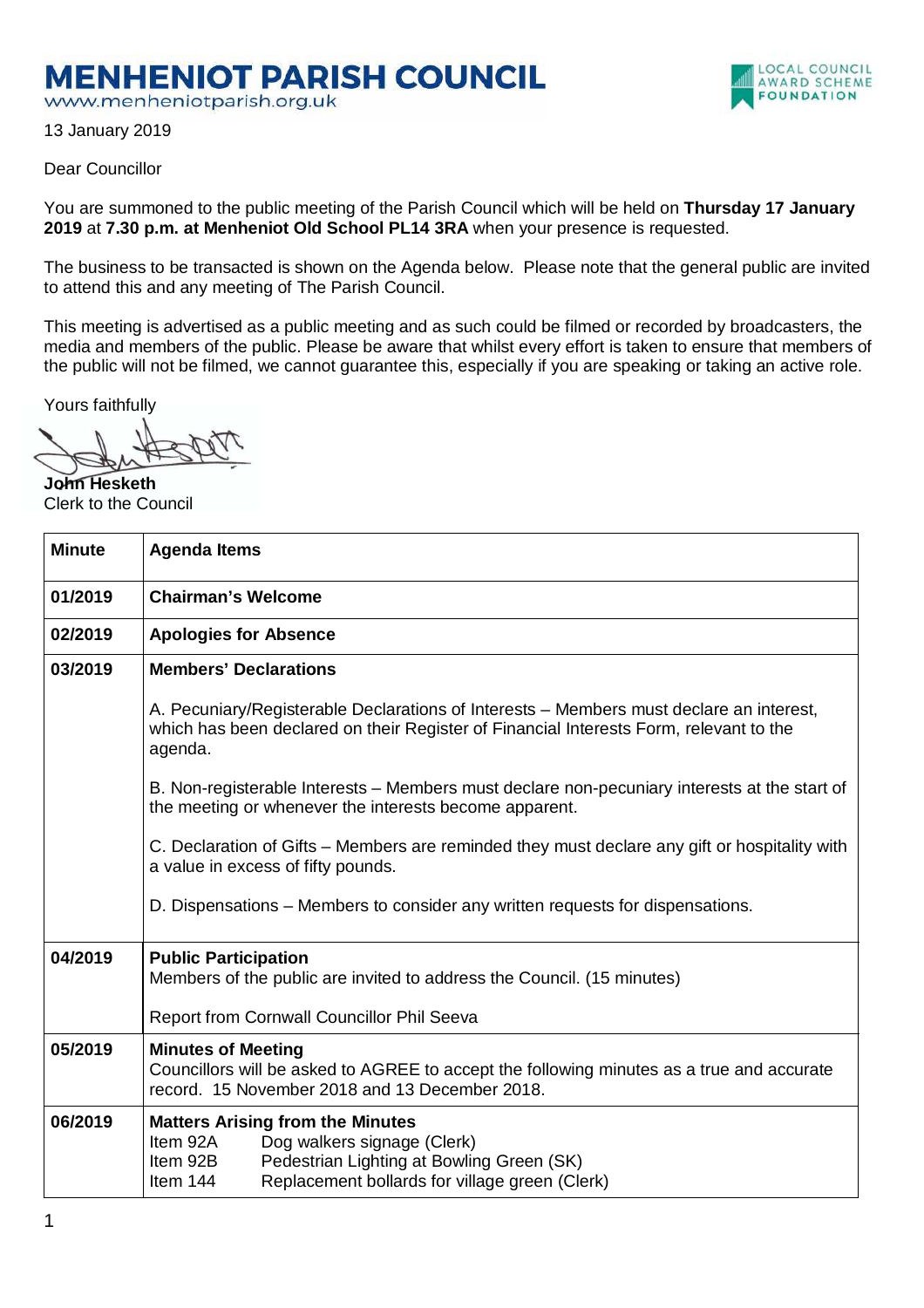| 07/2019 | Correspondence<br>Letter from The Sowenna Appeal<br>A<br>Email from resident about William Laundry Close<br>B<br>$\mathsf{C}$<br><b>Email about Community Governance Review</b><br>Thank you letter from Menheniot Scouts<br>Item 139A<br>Judgement on Crantock Parish Council<br>Item 139B                                                                                                                                                                                                 |  |  |  |  |  |
|---------|---------------------------------------------------------------------------------------------------------------------------------------------------------------------------------------------------------------------------------------------------------------------------------------------------------------------------------------------------------------------------------------------------------------------------------------------------------------------------------------------|--|--|--|--|--|
| 08/2019 | <b>Planning Matters</b><br>To agree the parish council's response to Cornwall Council consultations on new<br>A<br>planning applications received before the agenda was finalised.<br>Ref: PA19/00169<br>Location: Blackadon farm, Horningtops, Liskeard PL14 3PY<br>Proposal: Construction of an agricultural building. Permitted Development Order 2015<br>applies.<br>Any applications received by Cornwall Council by the time of the meeting. Information<br>B<br>only. None received. |  |  |  |  |  |
|         | Planning applications approved by Cornwall Council.<br>С<br>PA18/09457 APPROVED<br>Location: The Old Toll House Plymouth Road Liskeard Cornwall PL14 3FH<br>Proposal: Alterations to the existing carport to form an extra bedroom/living space                                                                                                                                                                                                                                             |  |  |  |  |  |
|         | PA18/09458 APPROVED<br>Location: The Old Toll House Plymouth Road Liskeard Cornwall PL14 3FH<br>Page 19 of 49<br>Proposal: Listed building consent for alterations to the existing carport to form an extra<br>bedroom/living space                                                                                                                                                                                                                                                         |  |  |  |  |  |
|         | PA18/09711 APPROVED<br>Location: 8 East Road Menheniot Liskeard Cornwall PL14 3RR<br>Proposal: Extend width of front porch, replace front bay window with glazed<br>doors and install glass balustrading.                                                                                                                                                                                                                                                                                   |  |  |  |  |  |
|         | PA18/10410 APPROVED<br><b>Applicant: Castle Motors</b><br>Location: Castle Motors Plymouth Road Liskeard Cornwall PL14 3PX<br>Proposal: Construction of additional motor sales showroom with associated works.                                                                                                                                                                                                                                                                              |  |  |  |  |  |
|         | 07.01.2019 PA18/10581 APPROVED<br>Applicant: Mr And Mrs Q Smith<br>Location: Charis Menheniot Liskeard Cornwall PL14 3RA<br>Proposal: Extension and conversion of garage to form one bedroom studio annexe to main<br>dwelling and enlarge existing balcony to living room.                                                                                                                                                                                                                 |  |  |  |  |  |
|         | 08.01.2019 PA18/11637 APPROVED<br>Applicant: Mr Calum Campbell<br>Location: North Treviddo Farm Horningtops Liskeard Cornwall PL14 3PS<br>Proposal: Non material amendment for change to first floor layout to provide additional<br>dressing area and en-suite to bedroom and additional roof lights above bathroom and en-<br>suite and continuation of central pitched roof profile over new accommodation (application<br>number PA17/08524 dated 18th October 2017 relates)            |  |  |  |  |  |
|         | Planning applications refused by Cornwall Council or withdrawn by the applicant.<br>D<br>Information only. None.                                                                                                                                                                                                                                                                                                                                                                            |  |  |  |  |  |
|         | Non material amendment<br>E.<br>PA18/11637                                                                                                                                                                                                                                                                                                                                                                                                                                                  |  |  |  |  |  |

┑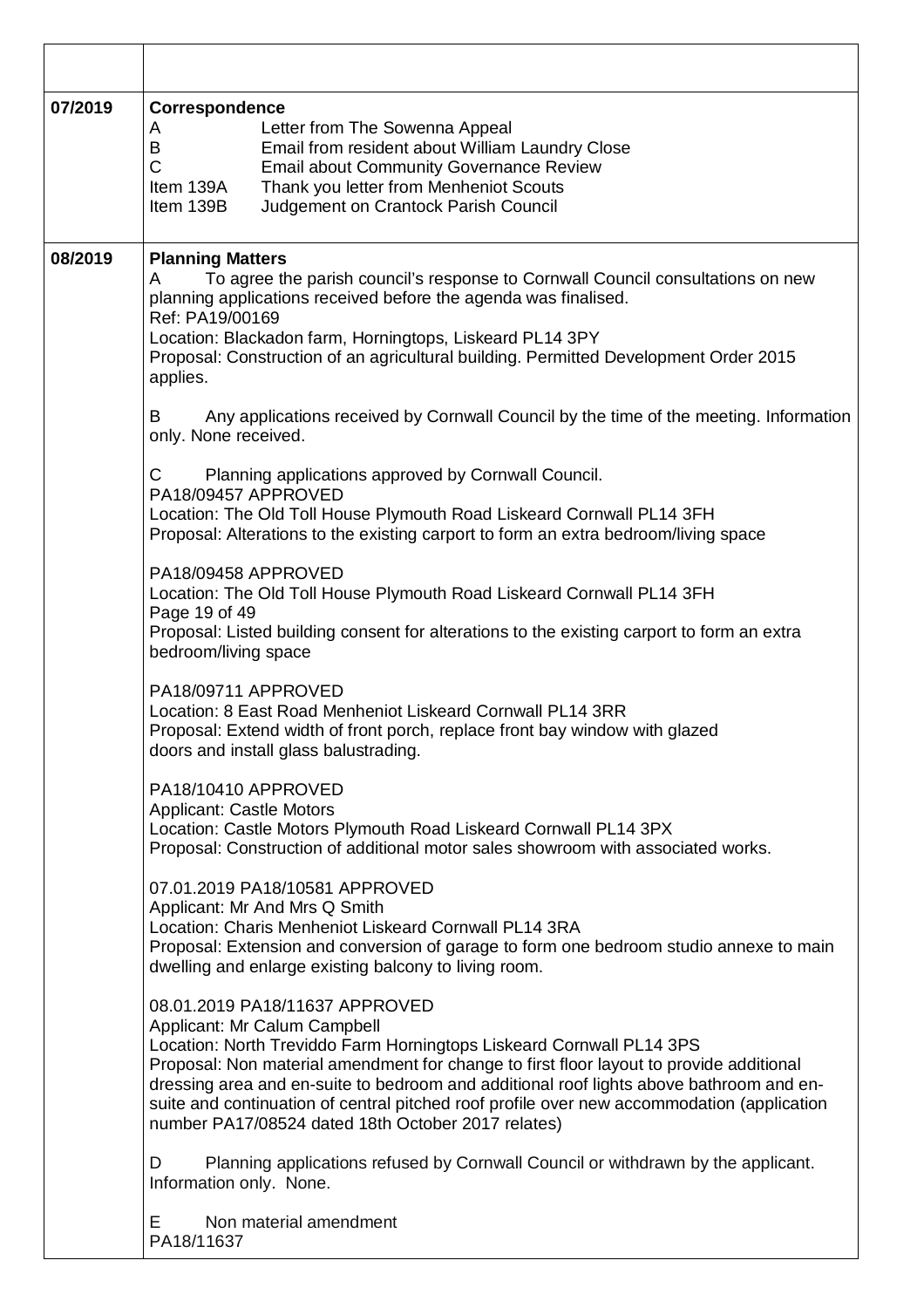|         | For information only                                                                                                                                                                                                                                                                                                 | number PA17/08524 dated 18th October 2017 relates)                            | Location: North Treviddo Farm Horningtops Liskeard Cornwall PL14 3PS<br>Proposal: Non material amendment for change to first floor layout to provide additional<br>dressing area and en-suite to bedroom and additional roof lights above bathroom and en-<br>suite and continuation of central pitched roof profile over new accommodation (application |        |   |          |  |  |  |
|---------|----------------------------------------------------------------------------------------------------------------------------------------------------------------------------------------------------------------------------------------------------------------------------------------------------------------------|-------------------------------------------------------------------------------|----------------------------------------------------------------------------------------------------------------------------------------------------------------------------------------------------------------------------------------------------------------------------------------------------------------------------------------------------------|--------|---|----------|--|--|--|
| 09/2019 | <b>Financial Matters</b><br>Accounts for Payment - Schedule 2018/19 - Members are to consider the payment<br>A<br>schedule and agree payment.                                                                                                                                                                        |                                                                               |                                                                                                                                                                                                                                                                                                                                                          |        |   |          |  |  |  |
|         | <b>Payments Schedule</b>                                                                                                                                                                                                                                                                                             |                                                                               | Dec 2018                                                                                                                                                                                                                                                                                                                                                 | Period | 9 |          |  |  |  |
|         | Date                                                                                                                                                                                                                                                                                                                 | Payee                                                                         | <b>Description</b>                                                                                                                                                                                                                                                                                                                                       | CQ     |   | £        |  |  |  |
|         | 17/12/2018                                                                                                                                                                                                                                                                                                           | <b>DJA Gardening</b>                                                          | WW1 garden                                                                                                                                                                                                                                                                                                                                               | 1851   | £ | 138.99   |  |  |  |
|         | 17/01/2019                                                                                                                                                                                                                                                                                                           | <b>SSE Enterprise</b>                                                         | Lighting maintenance                                                                                                                                                                                                                                                                                                                                     | 1852   | £ | 48.60    |  |  |  |
|         | 17/01/2019                                                                                                                                                                                                                                                                                                           | Steve Besford-Foster                                                          | <b>NDP Project Manager</b>                                                                                                                                                                                                                                                                                                                               | 1853   | £ | 2,000.00 |  |  |  |
|         | 17/01/2019                                                                                                                                                                                                                                                                                                           | Webcube Media                                                                 | Domain hosting                                                                                                                                                                                                                                                                                                                                           | 1854   | £ | 125.00   |  |  |  |
|         | 17/01/2019                                                                                                                                                                                                                                                                                                           | <b>Cornwall Council</b>                                                       | Sports ground rates                                                                                                                                                                                                                                                                                                                                      | 1855   | £ | 8.26     |  |  |  |
|         | 30/01/2019                                                                                                                                                                                                                                                                                                           | John Hesketh                                                                  | Salary                                                                                                                                                                                                                                                                                                                                                   | 1856   | £ | 423.80   |  |  |  |
|         | 30/01/2019                                                                                                                                                                                                                                                                                                           | <b>HMRC</b>                                                                   | <b>PAYE</b>                                                                                                                                                                                                                                                                                                                                              | 1857   | £ | 138.20   |  |  |  |
|         |                                                                                                                                                                                                                                                                                                                      |                                                                               |                                                                                                                                                                                                                                                                                                                                                          |        |   |          |  |  |  |
|         | All cheque payments today                                                                                                                                                                                                                                                                                            |                                                                               |                                                                                                                                                                                                                                                                                                                                                          |        | £ | 2,882.85 |  |  |  |
|         |                                                                                                                                                                                                                                                                                                                      |                                                                               |                                                                                                                                                                                                                                                                                                                                                          |        |   |          |  |  |  |
|         | Direct Bank Payment & Receipts. For information.<br>B<br><b>Bank Payments Schedule including Debit Card</b>                                                                                                                                                                                                          |                                                                               |                                                                                                                                                                                                                                                                                                                                                          |        |   |          |  |  |  |
|         | <b>Date</b>                                                                                                                                                                                                                                                                                                          | Payee                                                                         | <b>Description</b>                                                                                                                                                                                                                                                                                                                                       | Pay    |   | £        |  |  |  |
|         | 03/12/2018                                                                                                                                                                                                                                                                                                           | South West Water                                                              | Water allotments                                                                                                                                                                                                                                                                                                                                         | DD     |   | 24.17    |  |  |  |
|         | 03/12/2018                                                                                                                                                                                                                                                                                                           | South West Water                                                              | Water toilets                                                                                                                                                                                                                                                                                                                                            | DD.    |   | 288.36   |  |  |  |
|         | 05/12/2018                                                                                                                                                                                                                                                                                                           | Cartridge World                                                               | <b>PPSA</b>                                                                                                                                                                                                                                                                                                                                              | DC     |   | 43.76    |  |  |  |
|         | 12/12/2018                                                                                                                                                                                                                                                                                                           | <b>Liskeard Stationery</b>                                                    | <b>PPSA</b>                                                                                                                                                                                                                                                                                                                                              |        |   | 2.48     |  |  |  |
|         | All bank payments this period                                                                                                                                                                                                                                                                                        |                                                                               |                                                                                                                                                                                                                                                                                                                                                          |        | £ | 358.77   |  |  |  |
|         | <b>Bank Receipts Schedule</b>                                                                                                                                                                                                                                                                                        |                                                                               |                                                                                                                                                                                                                                                                                                                                                          |        |   |          |  |  |  |
|         | <b>Date</b>                                                                                                                                                                                                                                                                                                          | Payer                                                                         | <b>Description</b>                                                                                                                                                                                                                                                                                                                                       |        |   | £        |  |  |  |
|         | 10/12/2018                                                                                                                                                                                                                                                                                                           | Lloyds Bank                                                                   | Interest                                                                                                                                                                                                                                                                                                                                                 |        |   | 1.11     |  |  |  |
|         | 31/12/2018                                                                                                                                                                                                                                                                                                           | <b>Cornwall Council</b>                                                       | Interest                                                                                                                                                                                                                                                                                                                                                 |        | £ | 44.55    |  |  |  |
|         | 21/12/2018                                                                                                                                                                                                                                                                                                           | Groundworks UK                                                                | <b>NDP Grant</b>                                                                                                                                                                                                                                                                                                                                         |        | £ | 4,290.00 |  |  |  |
|         |                                                                                                                                                                                                                                                                                                                      |                                                                               |                                                                                                                                                                                                                                                                                                                                                          |        |   |          |  |  |  |
|         | All bank receipts this period<br>£<br>4,335.66                                                                                                                                                                                                                                                                       |                                                                               |                                                                                                                                                                                                                                                                                                                                                          |        |   |          |  |  |  |
|         | <b>Bank Reconciliation.</b><br>C<br>This report may be viewed on the council's website<br>A councillor will be invited to review bank payments from the previous month<br>D<br>Е<br><b>Grants &amp; Donations Policy</b><br>Clerk will present a progress report on the grants survey that opened on 2 January 2019. |                                                                               |                                                                                                                                                                                                                                                                                                                                                          |        |   |          |  |  |  |
|         | Precept Notification and public briefing note.<br>F<br>This report may be viewed on the council's website                                                                                                                                                                                                            |                                                                               |                                                                                                                                                                                                                                                                                                                                                          |        |   |          |  |  |  |
| 10/2019 | <b>Councillors' Reports</b><br>A                                                                                                                                                                                                                                                                                     | <b>Cllr Will Sneyd</b><br>Economic Growth & Development Meeting December 2018 |                                                                                                                                                                                                                                                                                                                                                          |        |   |          |  |  |  |
|         | <b>Cllr Pat Cade</b><br>B                                                                                                                                                                                                                                                                                            |                                                                               |                                                                                                                                                                                                                                                                                                                                                          |        |   |          |  |  |  |